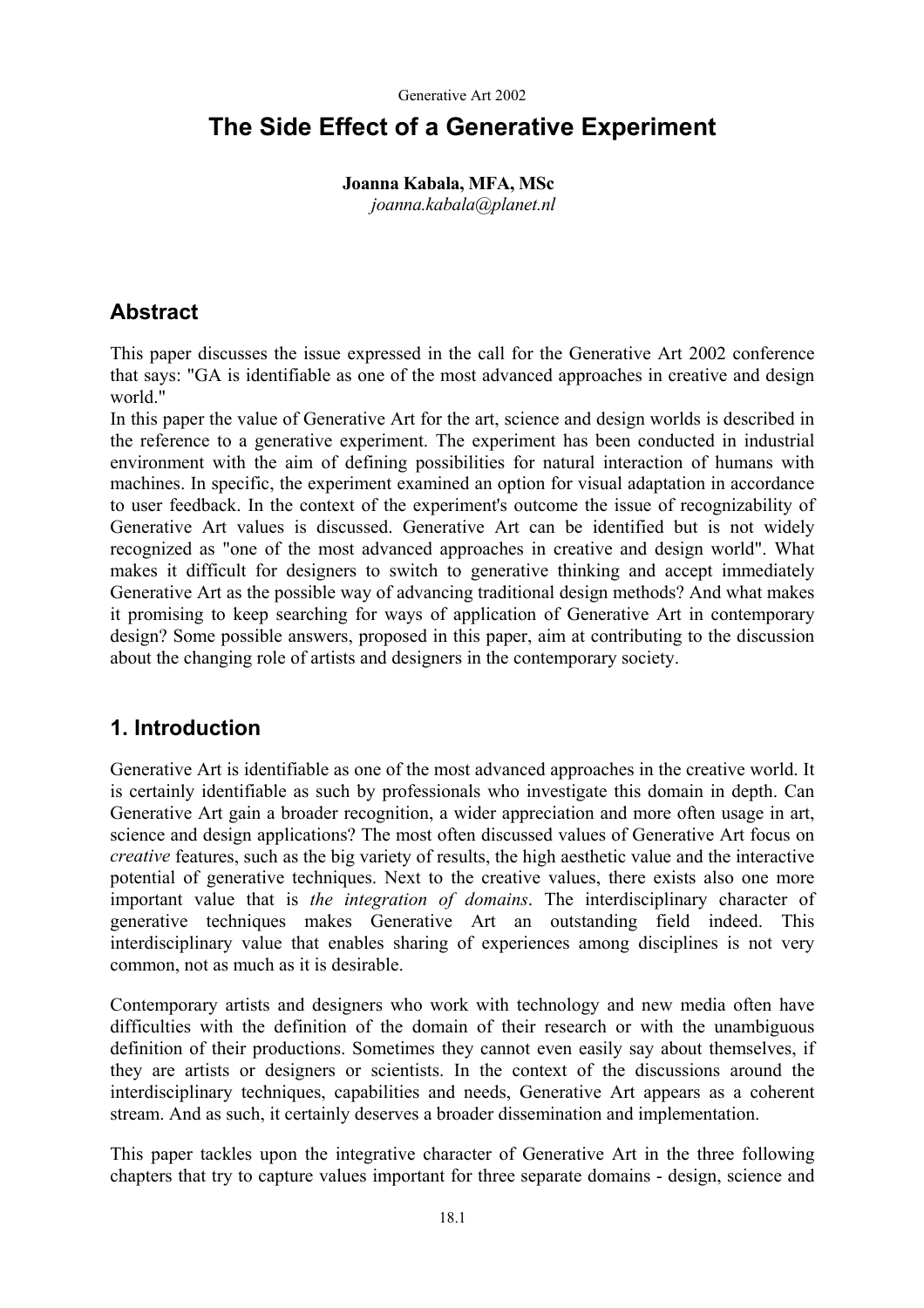art. A bit of an insight is given into how the domains communicate and what sort of difficulties they stumble across.

Some examples from a generative experiment conducted by Philips Research in co-operation with Philips Design are used. In order to conduct the experiment, generative software called PAINT was developed. One of its modules, called ShapeEditor, can be considered as a side effect of the generative experiment. It was not foreseen in the project planning, but in the development process it turned out that it is necessary to create it, in order to be able to proceed at all.

### **2. Design: people want what they like**

Generative design allows for the definition of rules of transformation. Transformations might be designed so that, depending on user feedback, each interaction with a computer system produces different results for different users. This is why the conclusions of some previous design research into natural interaction and adaptive systems have pointed to generative design as a potentially optimal technique that could be applied in the adaptive user interface design.

A generative experiment has been set up in order to examine an option for visual adaptation in accordance to user feedback. The research objective was to look for ways of achieving *personalization* in natural interaction of humans with machines. The experiment has been conducted in industrial research environment. Personalization was understood there mainly as a capability of a computer system to match the preferences of an individual user. Matching the preferences is enabled by advanced systems that "know" their users and based on this knowledge, which is being gathered in the interaction process, these systems could adapt so that they could generate results satisfying individual user.

The design issue in this case was to find out how far individual users could influence the final computer image, while putting minimal effort into the interaction. The topic of the experiment was to investigate the interaction process and to find out if visual adaptation is possible so that users could with one gesture of a hand determine the final look of graphical forms on screen. The determination means *user selection*, and similarly to other evolutionary systems it provides quite a chaos that is hard to cope with when working within UI design constraints such as quick system response or clear information structure. The design problem in this experiment was to put some constraints on that chaos. The design idea was to describe the initial population in such a way that would shorten the evolution cycle and that would generate the results that would be less unexpected and more fitting the preferences and aesthetic taste of the user.

The adaptive mechanism designed in the experiment was based on shape grammars and genetic algorithms. The initial design work required an in depth analysis of graphical forms and shapes. The initial, "embryonic" form had to be created as well as graphic elements that define the "adults". The full set of all the graphic elements build up the space that is being searched through by genetic code that selects elements and synthesises the forms based on user interaction.

The prototype made for the visual adaptation test has taken the form of a plane with nine "organisms" exposed at a time. These are shown in the *figure 1*. The plane with figures was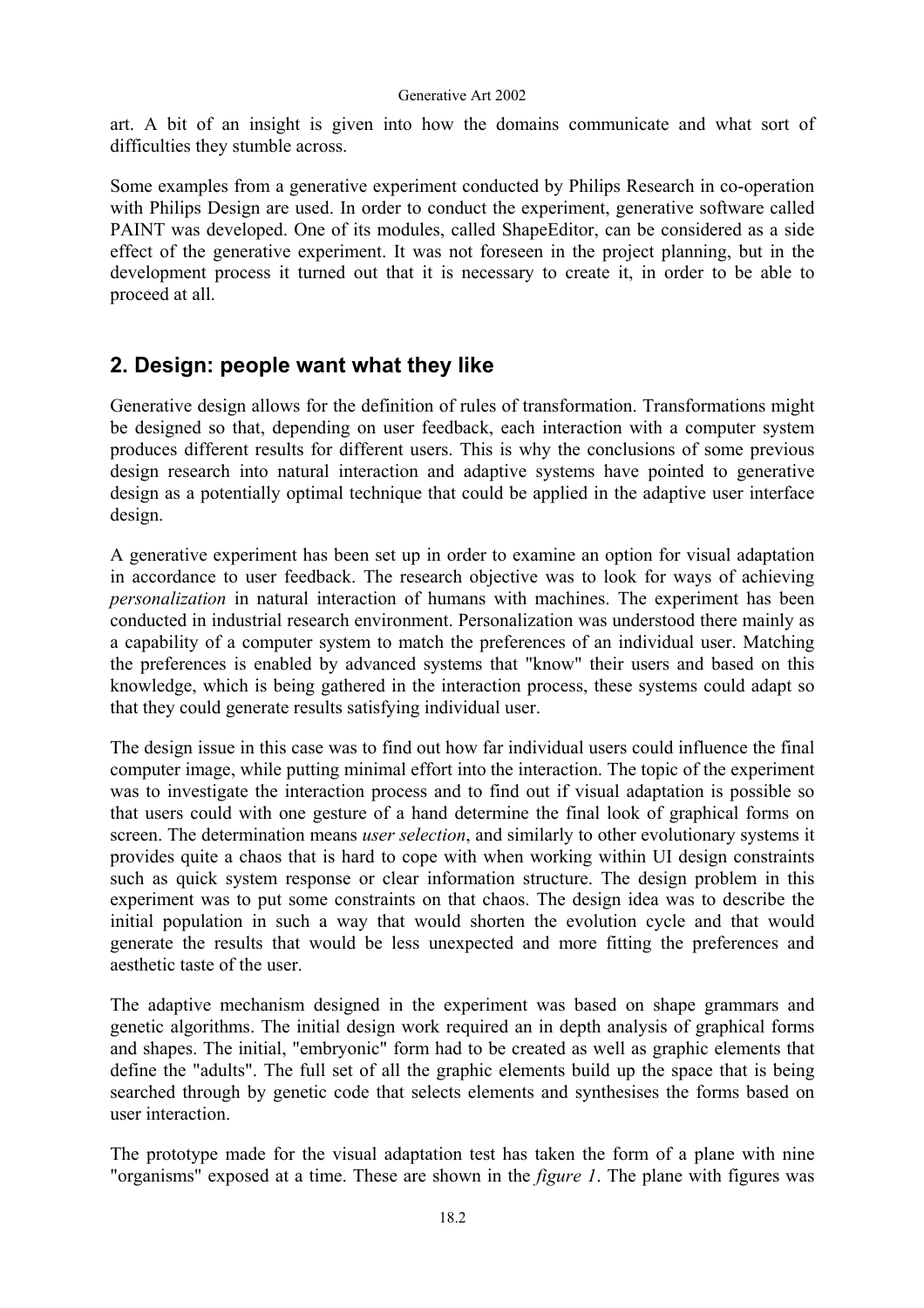used for checking the performance of the genetic algorithms, so this is not the final user interface. In fact, the whole experiment was conducted apart from the potential future application.



**Figure 1: The outcome of the generative PAINT software:** 

*to the left:* **The illustration shows the outcome of an interaction session with the PAINT software. From a set of shape grammars a number of forms were generated based on earlier user selections. The "generative avatar" file has 27 embryos of five different species of creatures that in total contain 252 substitution rules at three levels of complexity. The file was used for the exploration of the shape space to find out more and more possible variations of the initially selected form.** 

*to the right:* **The illustration shows creatures that were generated based on the shape grammar set derived from the graphics by Henri Matisse (***The Horse, the Rider, and the Clown***, Plate V from the** *Jazz* **series, 1947). The "matisseavatar" grammar has 27 embryos and 411 substitution rules at three levels of complexity. It was used to check how quick adaptation towards preferred color happens.** 

With respect to the design domain, the work done in this generative experiment seems valuable mainly due to the simple definition of initial user needs. Saying that "people want what they like" was of a help to brake through the stereotype thinking and start looking for natural richness of individualized solutions that are offered by generative design. However, seeing such value was classified as art rather than design point of view. It seems that the user interface design, that in industrial research is dominated by the user-centred approach, tends to produce such clear interaction solutions that chaos (or just richness) produced by generative techniques, although very much natural, is not acceptable as a good enough solution.

### **3. Science: performance of the code vs. user experience**

"People want what they like". Technological reasoning makes it possible to think that it might be conceivable to produce computer systems capable of satisfying individual preferences or even individual aesthetic taste. Preferences can be defined based on earlier choices made. It seems that it could be sufficient to gather information about the choices that users have made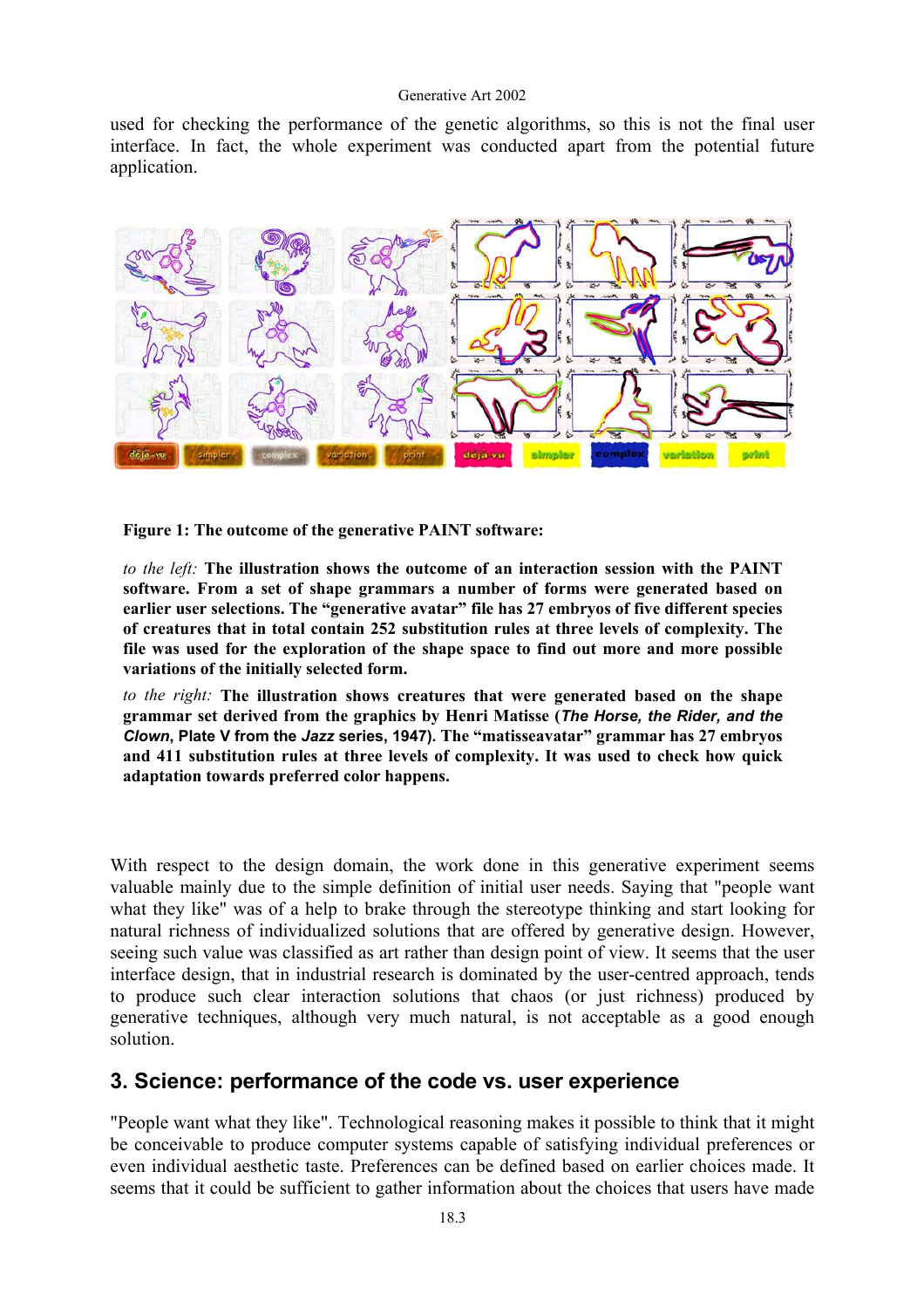under certain circumstances, in order to be able to "predict" their future choice. In the design research dialogue that has produced the generative software illustrated above, the scientific voice tended to argue that the issue of natural interaction and personalization depends on the system's performance. And that the design, in this case, is a *technically* difficult issue, mainly due to poor performance of existing adaptive (matching) algorithms. Those algorithms aim at enabling definition of user preferences but, in fact, they deal only partially with the big complexity of human needs and wishes.

Science requires measurable data sources. Adaptive and other technologies require high performance of algorithms. But in the domain of user interfaces design what counts is the *user experience*. The notion of the user experience is not really measurable and there is no straight mechanism to relate the user experience to scientific values. In the mentioned experiment, the research was oriented to achieve the maximum system performance, of course to the benefit of the target user. The issue of the user experience was important enough to include the design and art disciplines into the research activities. However, the strongest argument for choosing generative techniques as the research carrier was the fact that genetic programming is acknowledged scientific field.

The final research conclusions drawn from the experiment focused on the weakness of genetic algorithms with respect to the expected performance in a user interface. The main argument against them was based on the slow character of the evolutionary process. The other issue of concern to researchers, this was too many options, too big chaos produced by the generative software. The unique possibility of engaging the domain of art into the industrial research process was of much less importance to scientists. The aesthetic values are not the scientific data, even though these could help to define the user experience.

## **4. Art: creation**

Initially, the generative experiment didn't have any explicit art objectives. The role of artist and designer was to maintain the overall aesthetics of the outcome and to take the humanistic position in the research discussion over adaptive systems and natural interaction. But it might be that this is actually the domain of art that indeed gained in this design-research dialogue and that might benefit most from the outcome of the experiment.

The experiment has used the simplest computer graphics that is 2D outlined linear shapes. The simplicity is a rough condition with respect to visual effects that computer graphics offers. The restriction of dimensions, colors, textures, etc., was assumed to be necessary, in order to learn how to create evolutionary "organisms" that would show *meaningful* (or, in scientific terms: predictable) growth of forms that are determined by user interaction.

A lot of conceptual hand drawings have been done in order to grasp the optimal construction of evolutionary shapes. Shape, as defined by Arnheim is "…visual material, received by the eyes [that] organizes itself so it can be grasped by the human mind. Only for the sake of extrinsic analysis, however, can shape be separated from what it stands for. Whenever we perceive shape, consciously or unconsciously we take it to represent something, and thereby to be the form of a content." [1]. The generative method that has been used in the experiment has emerged from the extrinsic shape analysis. The analysis has led to the parameterization of shapes that enables interactive adaptation. This parameterization has been one of the most difficult issues in the whole experiment. In order to provide a solution some additional programming of a special module within the generative software was necessary. This module,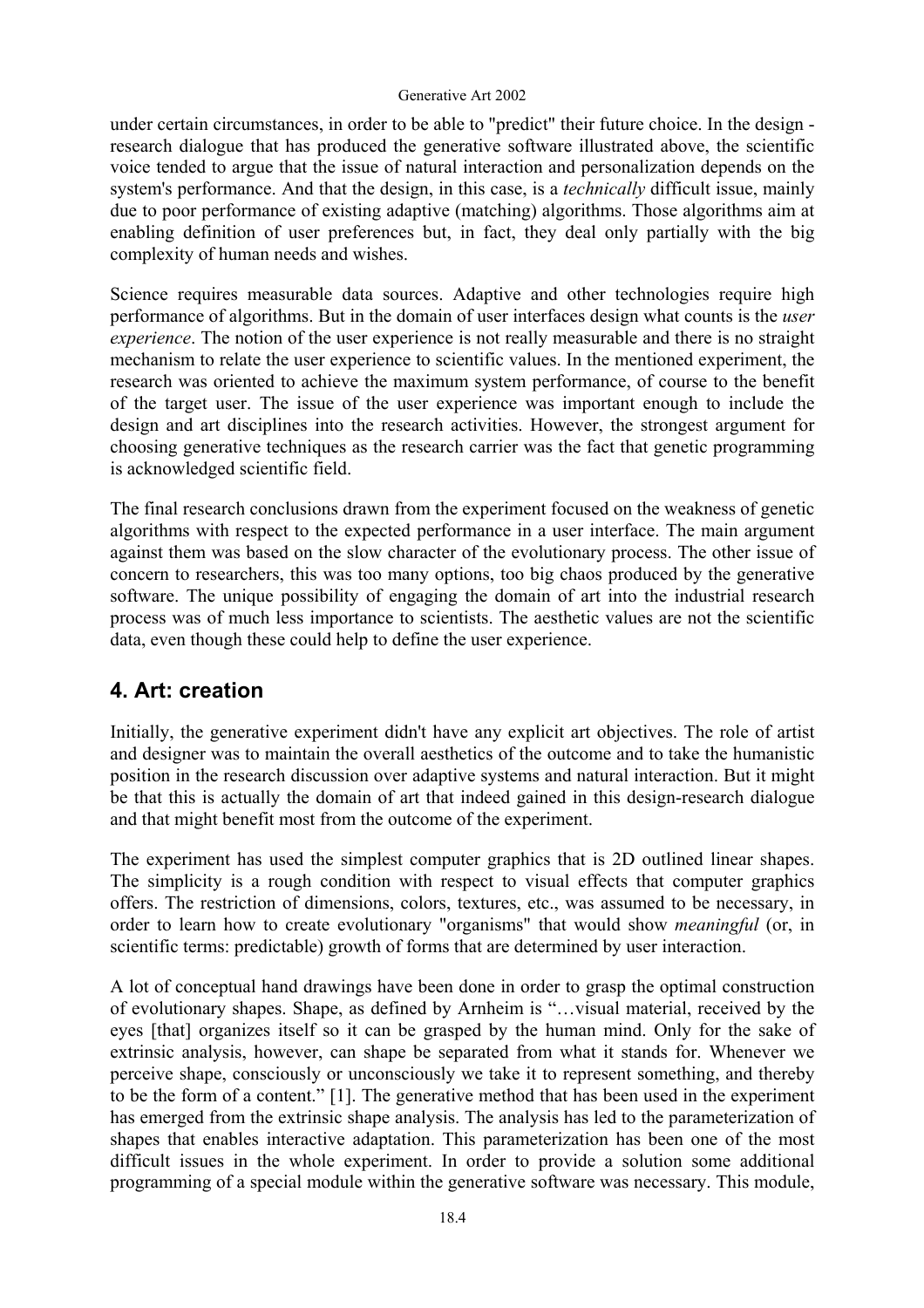called ShapeEditor, aimed at maintaining the freedom of creation that is known to artists who sit with a pencil in front of an empty piece of paper. However, when targeting at *adaptive* forms, the art and design practice comes in itself close to programming, even when it involves as conventional activity as linear hand drawing. The freedom of hand drawing applies, in fact, only to shapes that are parts of the sets (of "bodies"), out of which the meaningful forms are being synthesised by genetic algorithms based on user interaction.

Artist and designers don't see what they are creating until the generative software will create the image. But these are artist and designers who determine what the software will create (*figure 2-4*). In the earlier times artists could only dream about such a *systematic creation* [2].



**Figure 2: a generic shape grammar of an "embryo" contains a "head", two "hands" and two "legs" in the outline and a "cell" inside, that is in the "belly".** 



**Figure 3: The illustration shows examples of embryos of a "dog", a "seahorse" and a "bird". All forms these are variations of the initial generic form shown in** *figure 2***.**